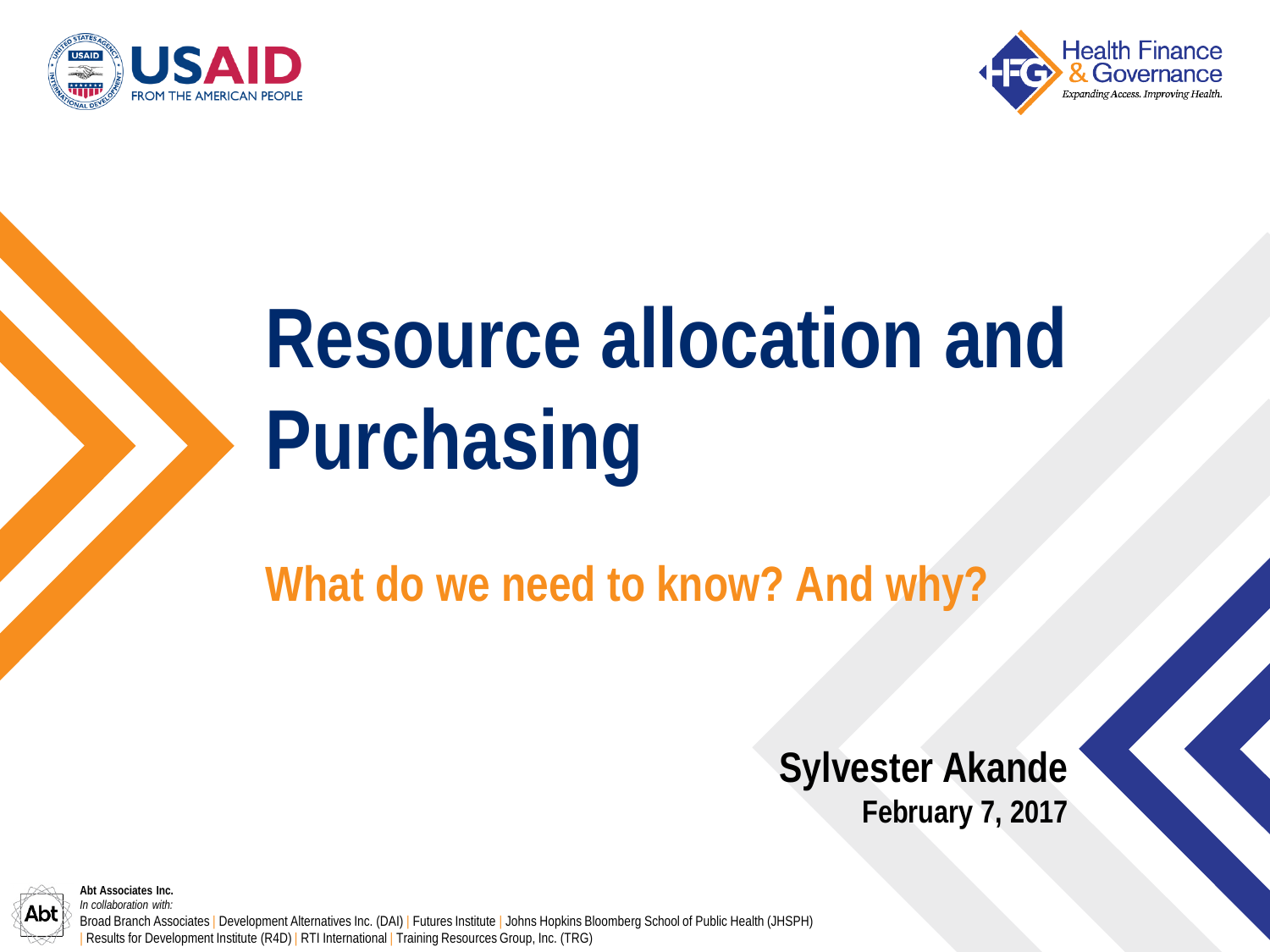### **In this session**

- $\Box$  The place of Purchasing within the UHC framework
- What is Purchasing?
- Evolution towards Strategic purchasing
- Why is Strategic purchasing important?
- $\Box$  How can Strategic purchasing be done?
- **□ ICT and Purchasing**
- Governance and Purchasing.
- Conclusion.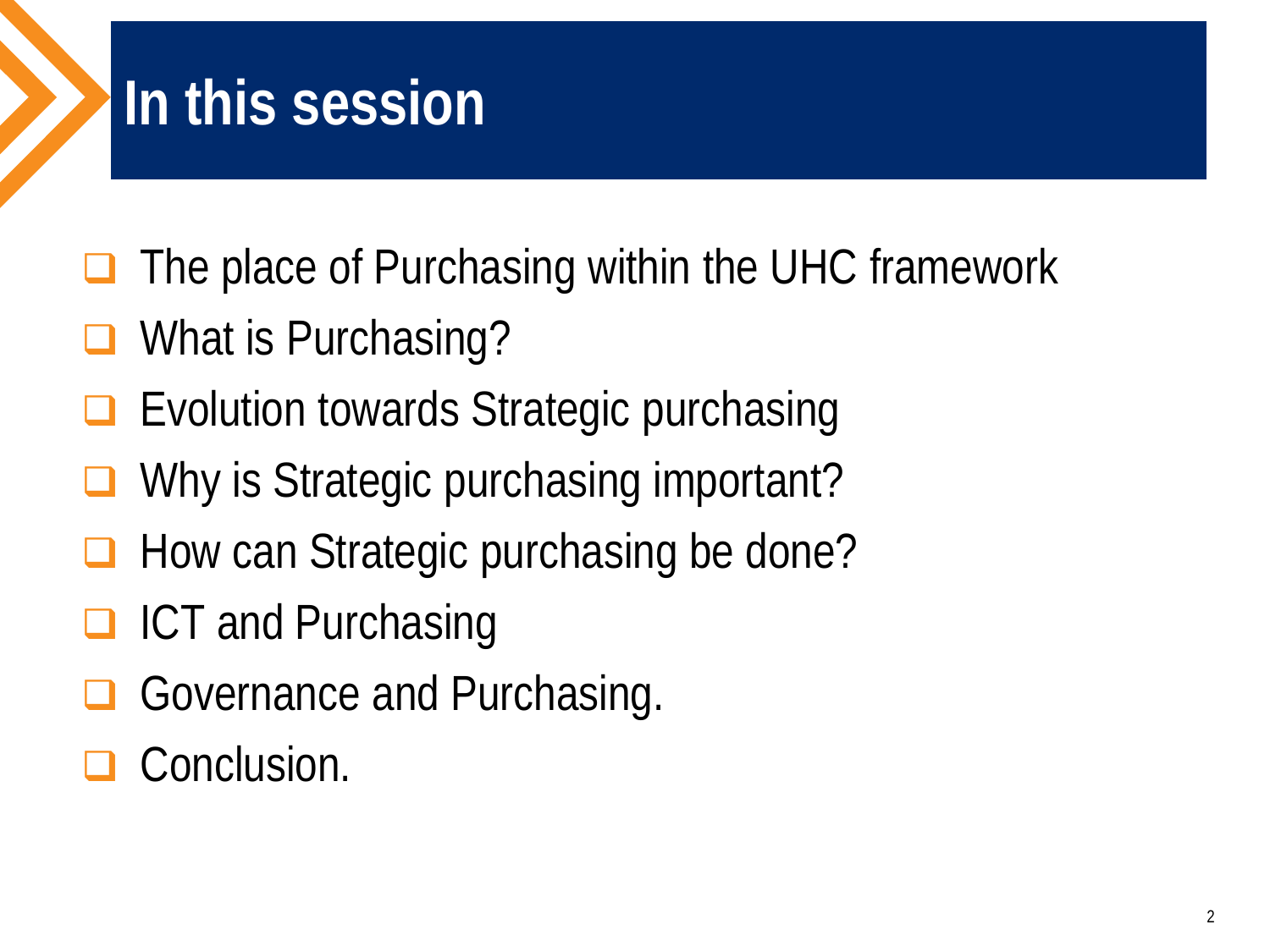### **Purchasing within the UHC framework**

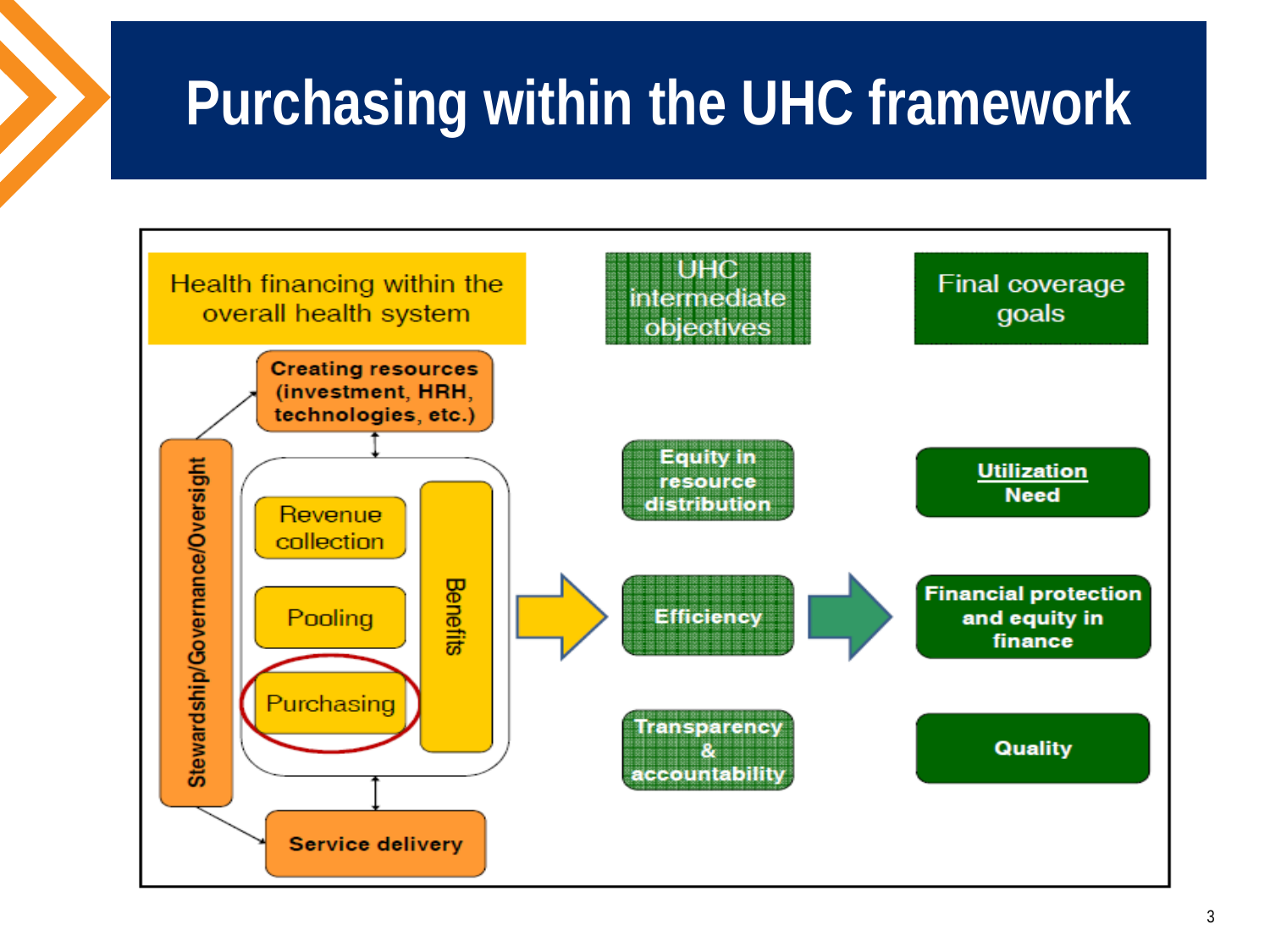# **What is purchasing?**

- $\Box$  Purchasing is a core function of any health system.
- $\Box$  Purchasing refers to the arrangements in place, and mechanisms used, to allocate pooled funds to health service providers.
- **□** To obtain services on behalf of identified groups or the entire population.
- $\Box$  Embedded within purchasing is resource allocation
- $\Box$  Is there a difference between purchasing and procurement?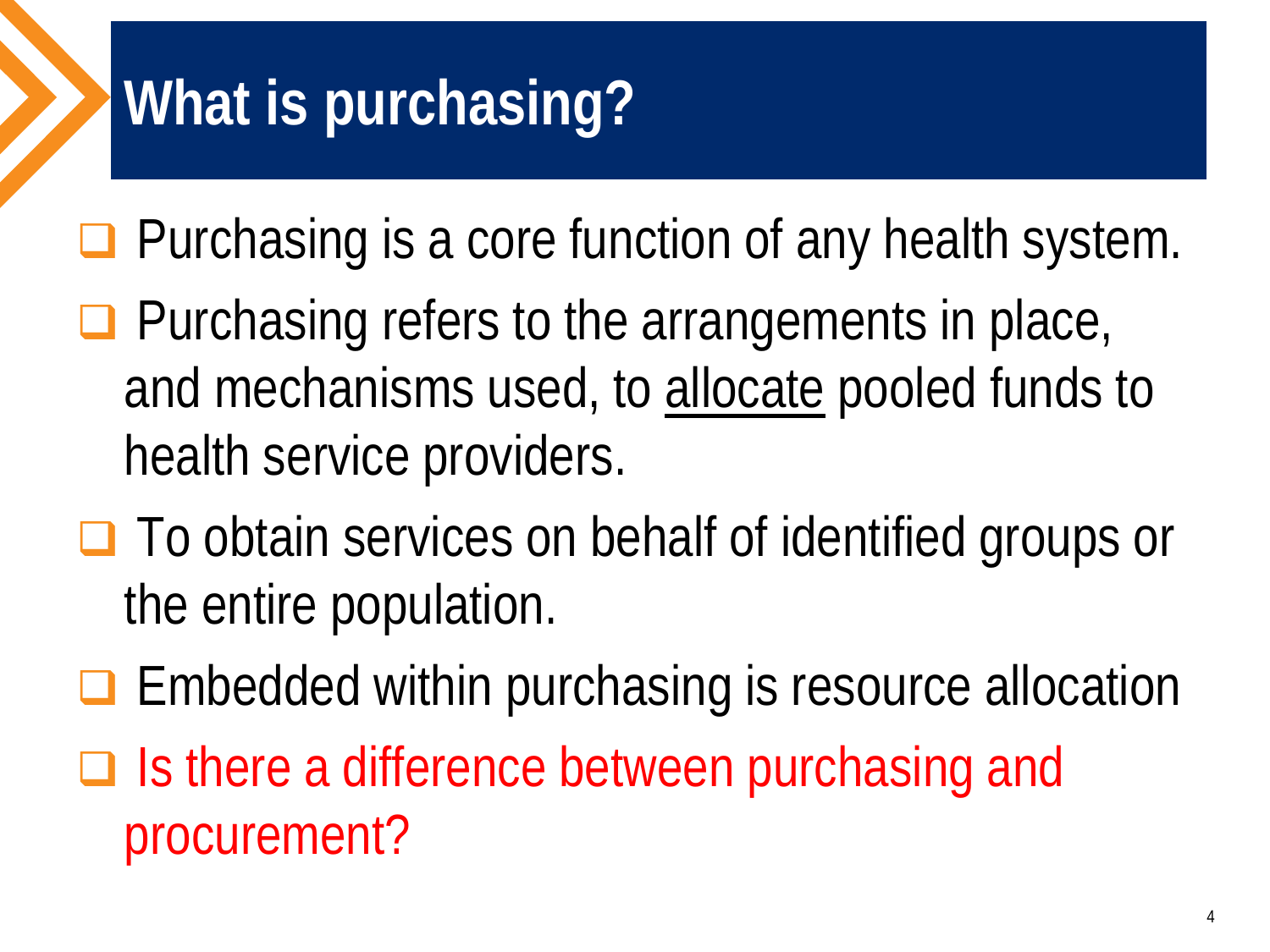# The Government of Nigeria at all levels has extensive experience in allocating health service funds. Purchasing or Procurement?

5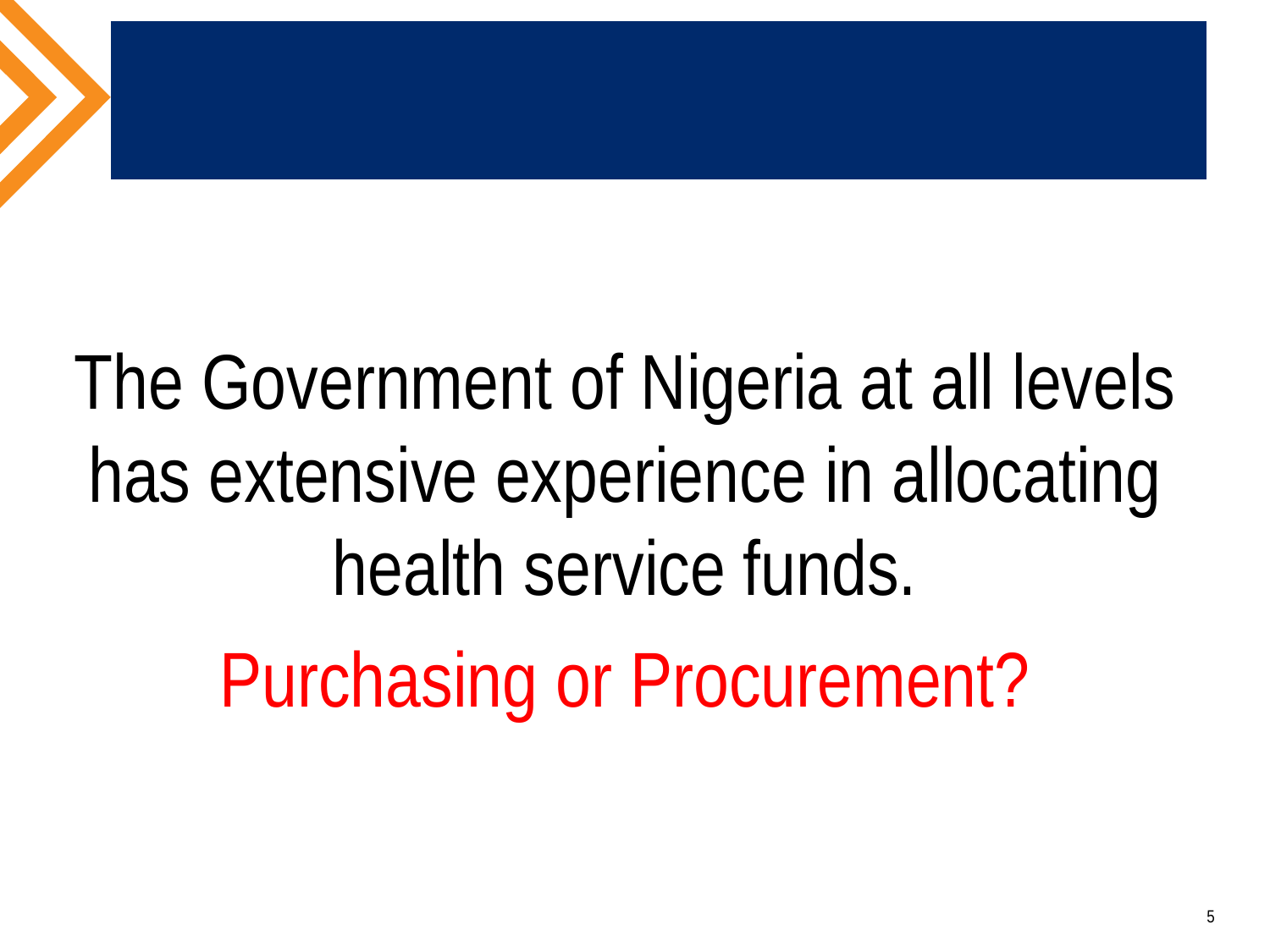## **Evolution - What is strategic purchasing**

- $\Box$  Passive purchasing Focused on <u>inputs</u>, not results **□** Simply paying bills (ATM-like).
- $\Box$  Strategic Active, purposeful, continuous search for the best ways to reach a goal.
- $\Box$  Purchasing done in a manner consistent with goals
- $\Box$  Carried out with an eye for results High level results
	- $\Box$  Buying the right services.
	- Buying for the right people.
	- $\Box$  Buying at the right price.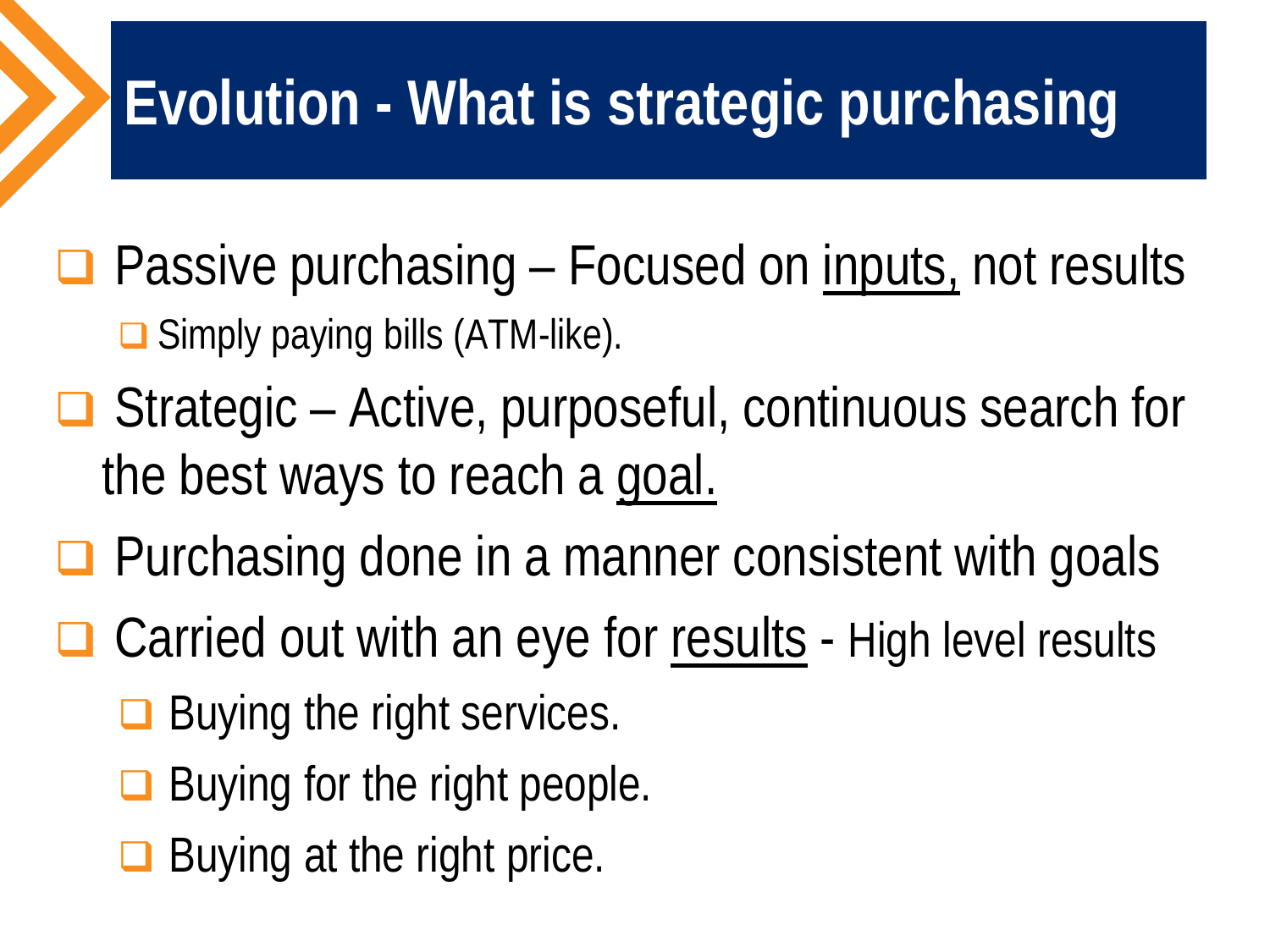# **Why is Strategic Purchasing important?**

- As a function of health financing, it can help achieve
- $\Box$  Improved efficiency Doing right things (More value for Money)
	- $\Box$  Technical Efficiency Using given resources to maximum advantage.
	- $\Box$  Allocative Efficiency Devoting right share of resources
- **□** Improved equity in resource distribution
- Improved quality of services.
- Improved health systems and facilitate progress towards UHC.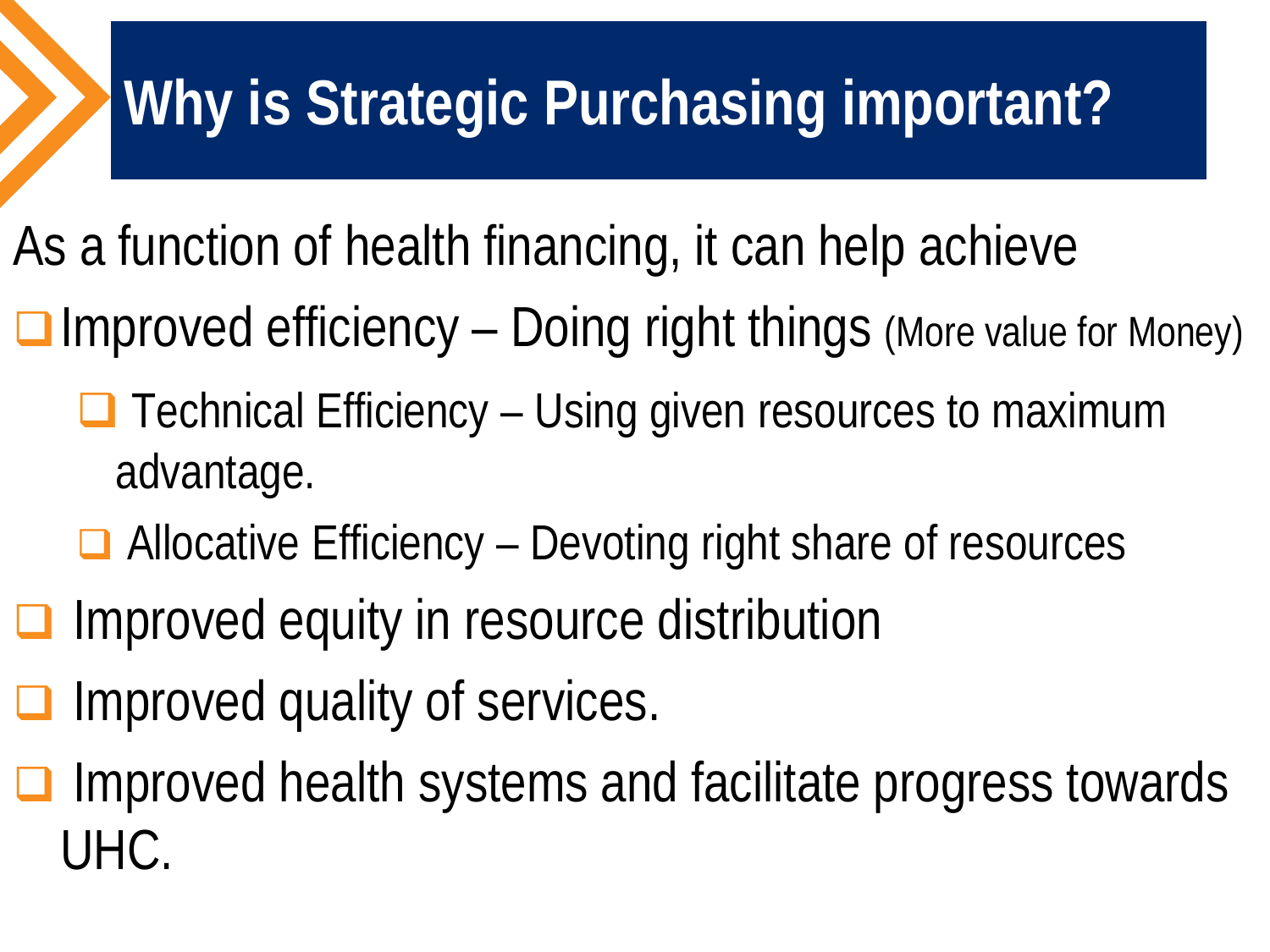#### **More Health for money**

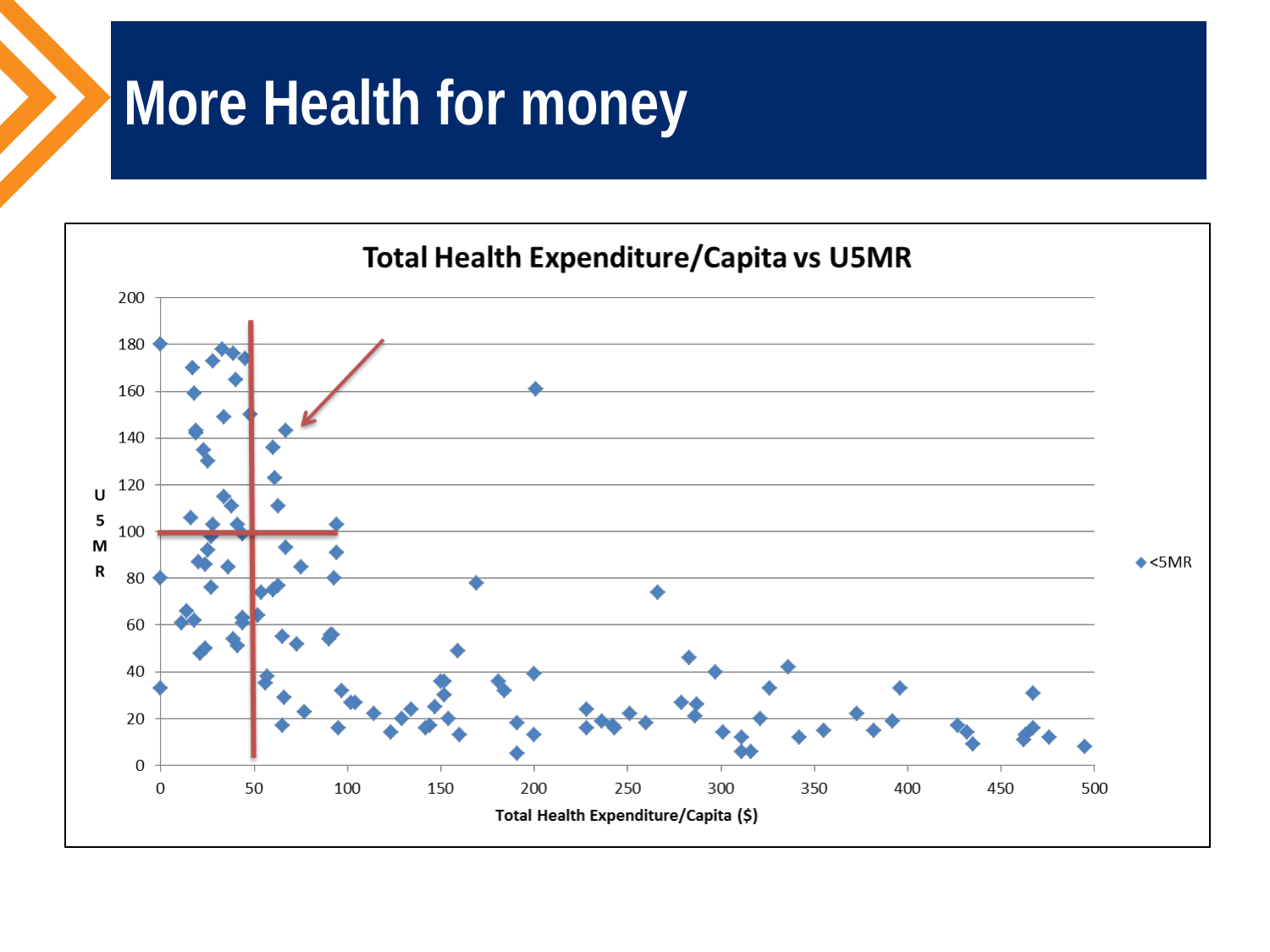### **How to do strategic purchasing**

 $\Box$  Develop a clear set of priority goals

#### $\Box$  Take key decisions

| What services to<br>purchase?   | • Define the service entitlement – Benefit package.                                               |  |
|---------------------------------|---------------------------------------------------------------------------------------------------|--|
| Who is the purchaser            | Define the entity responsible for resource allocation<br>$\bullet$                                |  |
| For whom?                       | Define the target beneficiaries.<br>$\bullet$                                                     |  |
| From whom?                      | • Select providers and enter into contract to deliver goods and<br>service in the benefit package |  |
| How to pay and at what<br>Cost? | • Develop and implement provider payment systems and<br>calculate payment rates.                  |  |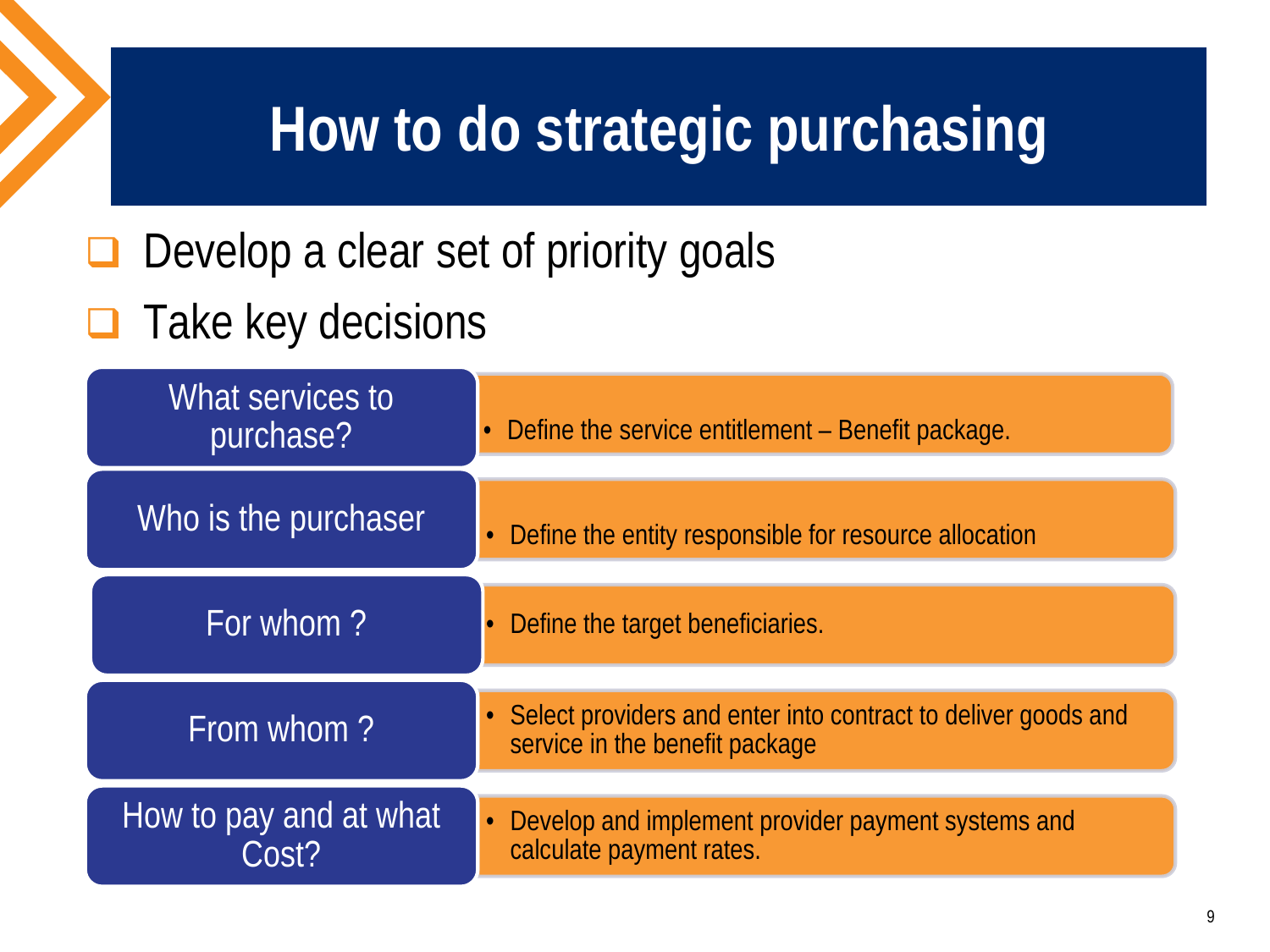## **Developing a set of priority goals**

#### Refer to state strategic documents - Health policy, SSHDP.

- *Increase state Immunization Coverage among children aged 0-5 years by 2015;*
- *Reduce Infant Mortality Rate (IMR) from 79/1000 to 35/1000 by 2015;*
- *Reduce U5 Mortality Rate (U5MR) from 104/1000 to 45/1000 by 2015;*
- *Reduce by 30%, Mother-To-Child Transmission (MTCT) of HIV by 2015;*
- *Reduce by 40% the percentage of children 0 – 59 months with diarrhea by 2015;*
- *Reduce incidence of malaria from 11,534/100,000 to 7500/100,000 by 2015;*
- *Reduce level of maternal mortality from 1380/100,000 live births to 450/100,000 live births by 2015;*
- *Increase by 50% facilities providing BEOC by 2015.*
	- *Culled from the Bauchi state strategic health development plan 2010-2015.*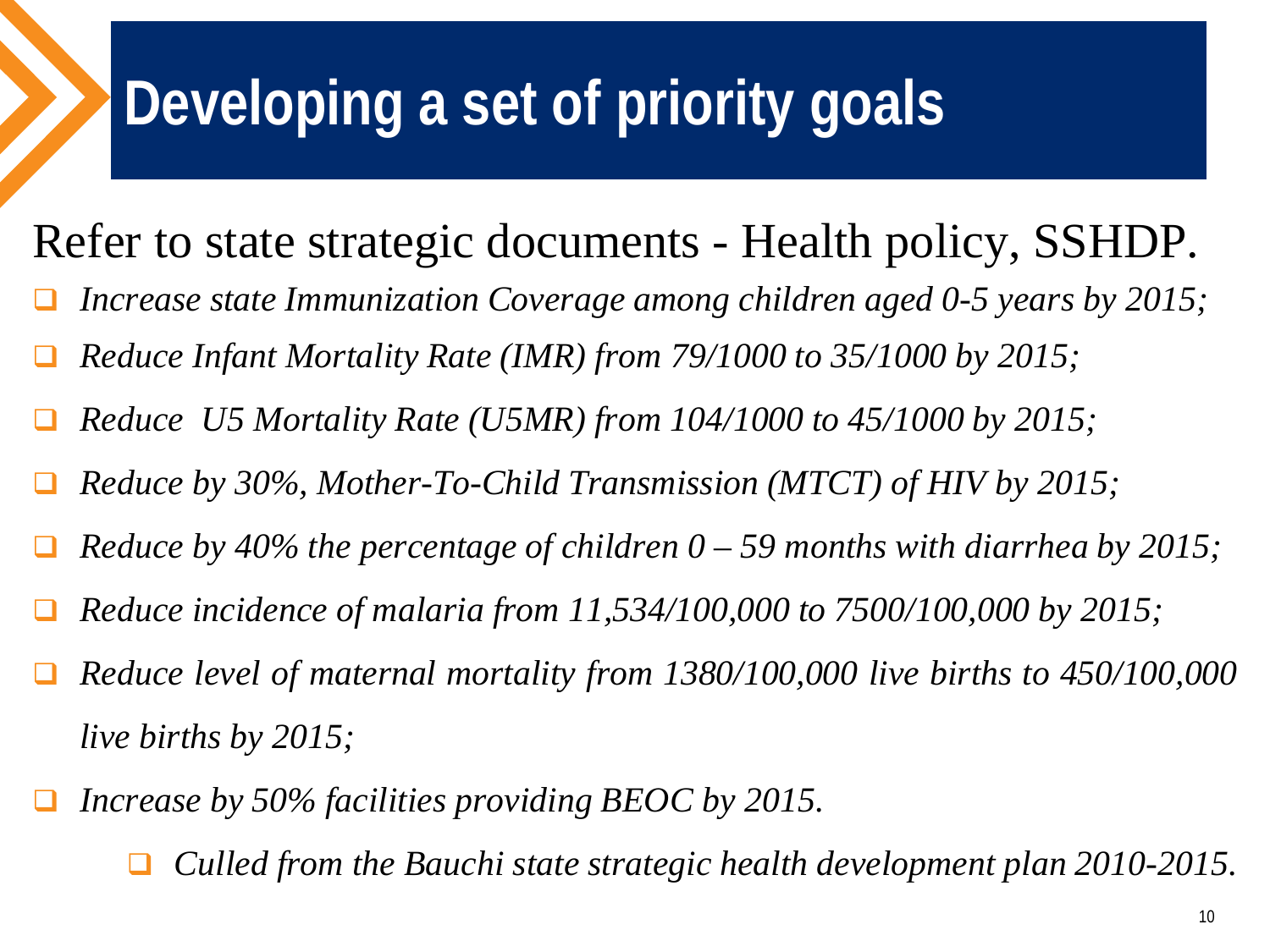# **What services to purchase – Designing the Benefit package**

- Design benefit package to promote priority goals.
- □ Clear and smart choices need to be made about what services can be included – Rationing.
	- **□** Technical and Political considerations: Burden of disease, cost, effectiveness of treatment, open decision making process.
- $\Box$  This should be clearly defined Explicit.
- □ Costing the benefit package and Actuarial analysis to determine premium risk contribution.
- $\Box$  This needs to be reviewed and updated regularly.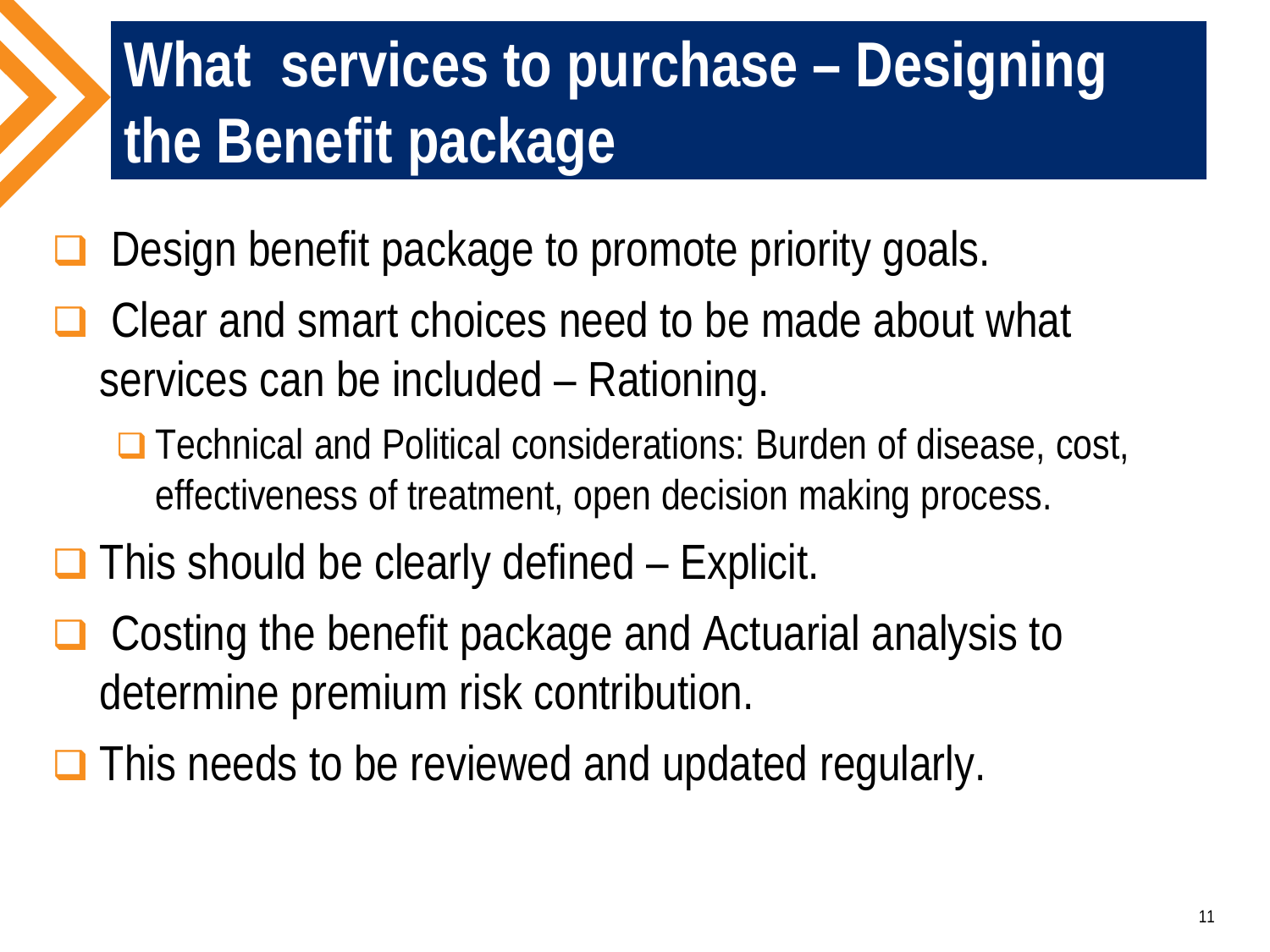# **Who is the purchaser**

 Who is responsible for purchasing of services?: Existing or newly established agency.

- $\Box$  Critical purchasing functions Claims management, Quality monitoring, Provider reimbursement etc.
- $\Box$  Capacity to do all these?
	- Role of Third Party Administrators, Health Insurance Agents.
- Move from integrated to separation of purchaser and provider functions
	- **Purchaser-provider split.**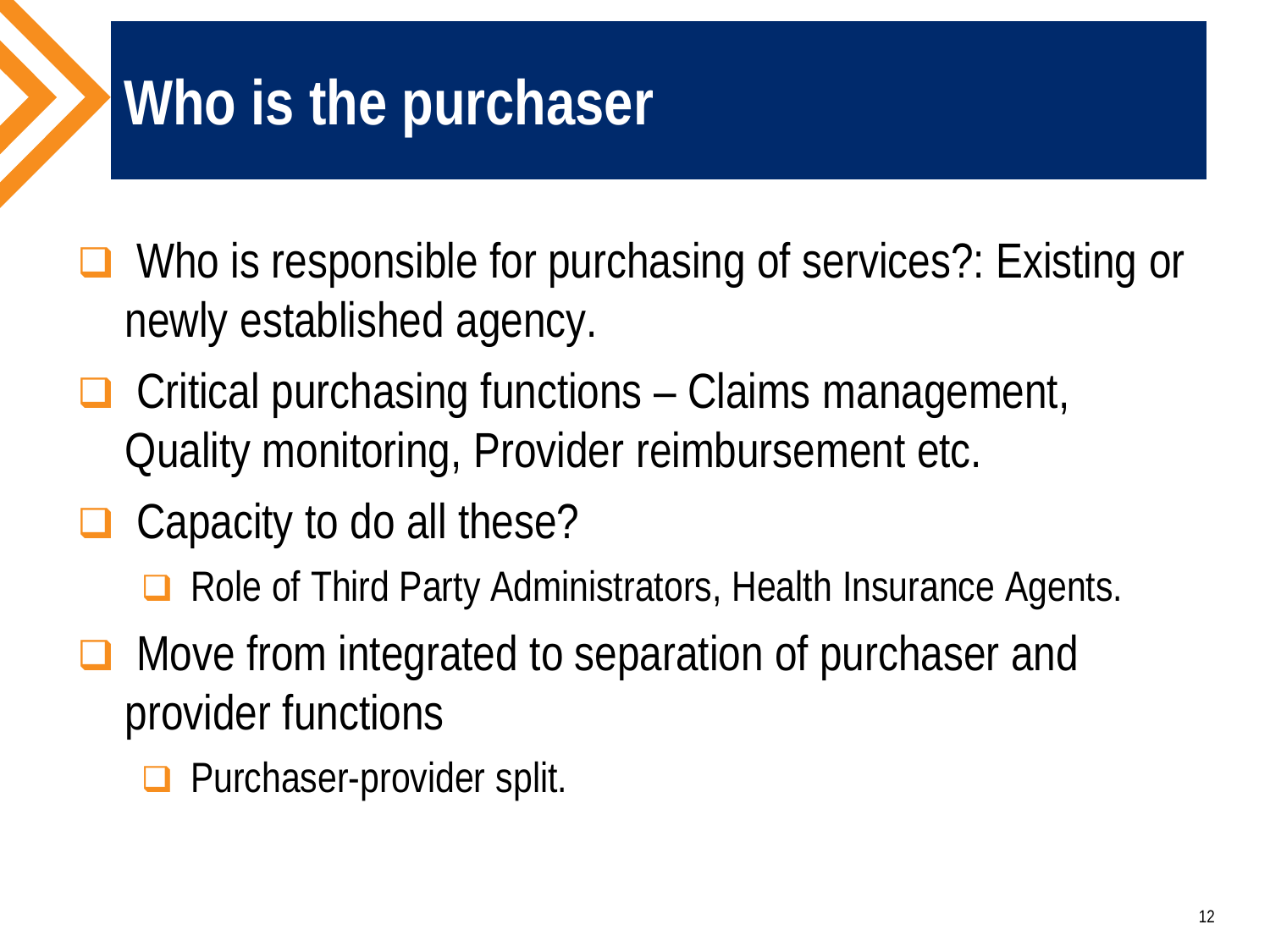### **For whom are we buying**

- Beneficiaries The whole populace.
- $\Box$  In reality Prioritize
	- **□** Those who cannot access care: Geographical/Financial
	- **□ Vulnerable population: Pregnant women, Children** under 5 etc.
- $\Box$  Trade offs between population coverage and service coverage – Rationing of resources.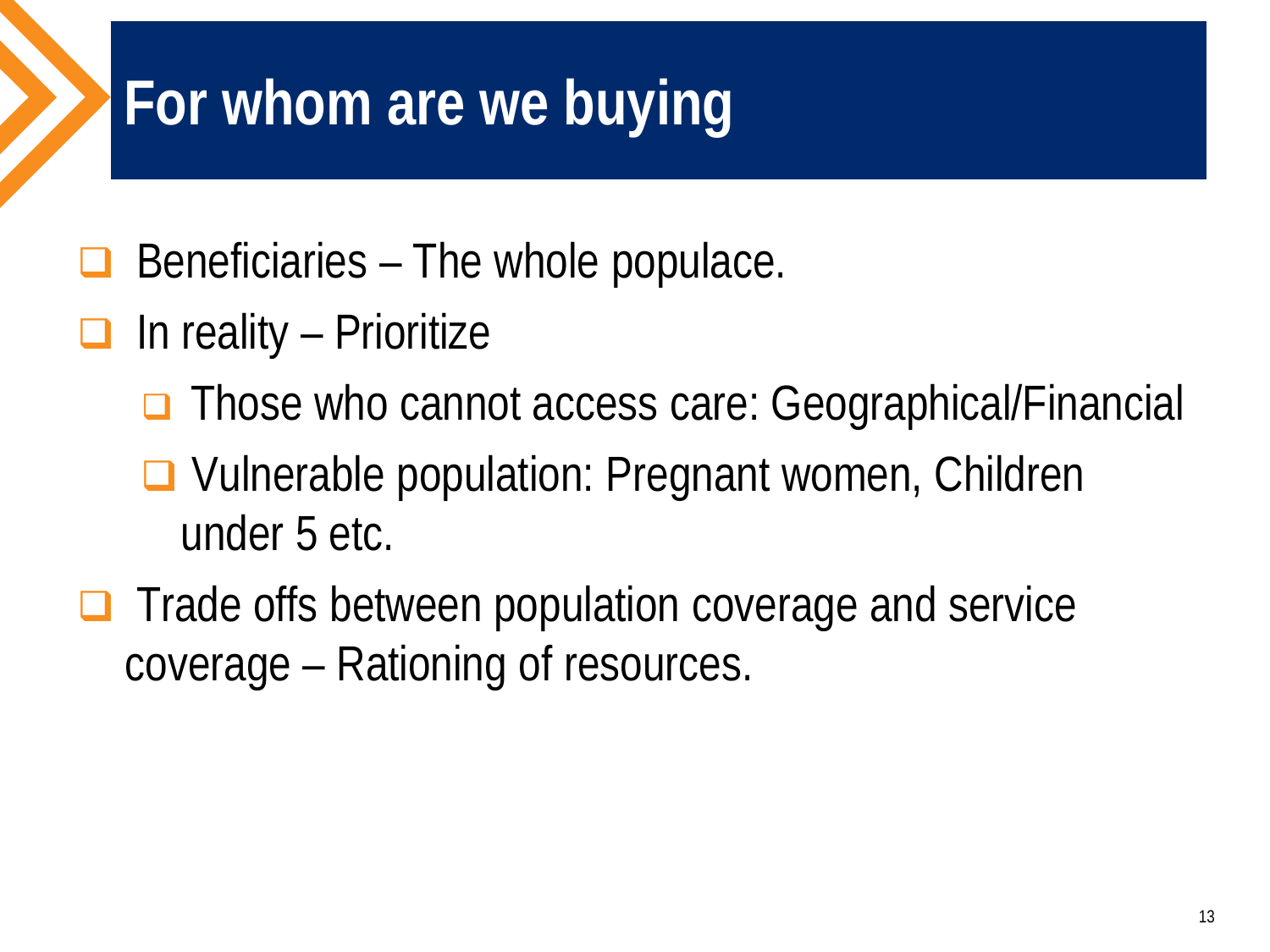#### **From whom are we buying**

Healthcare service providers that will help achieve priority goals.

- **□** Done through an accreditation process:
	- □ Location, ability to provide appropriate range of services and quality of care.
- **□** Selection of healthcare service providers
	- **D** Public and Private.
	- **□** Ensure universal access to services by population.
- $\Box$  Must be held accountable by the purchasers.
	- □ Contractual agreement: Range of services, quality expectations, encounter data submission and action for poor performance.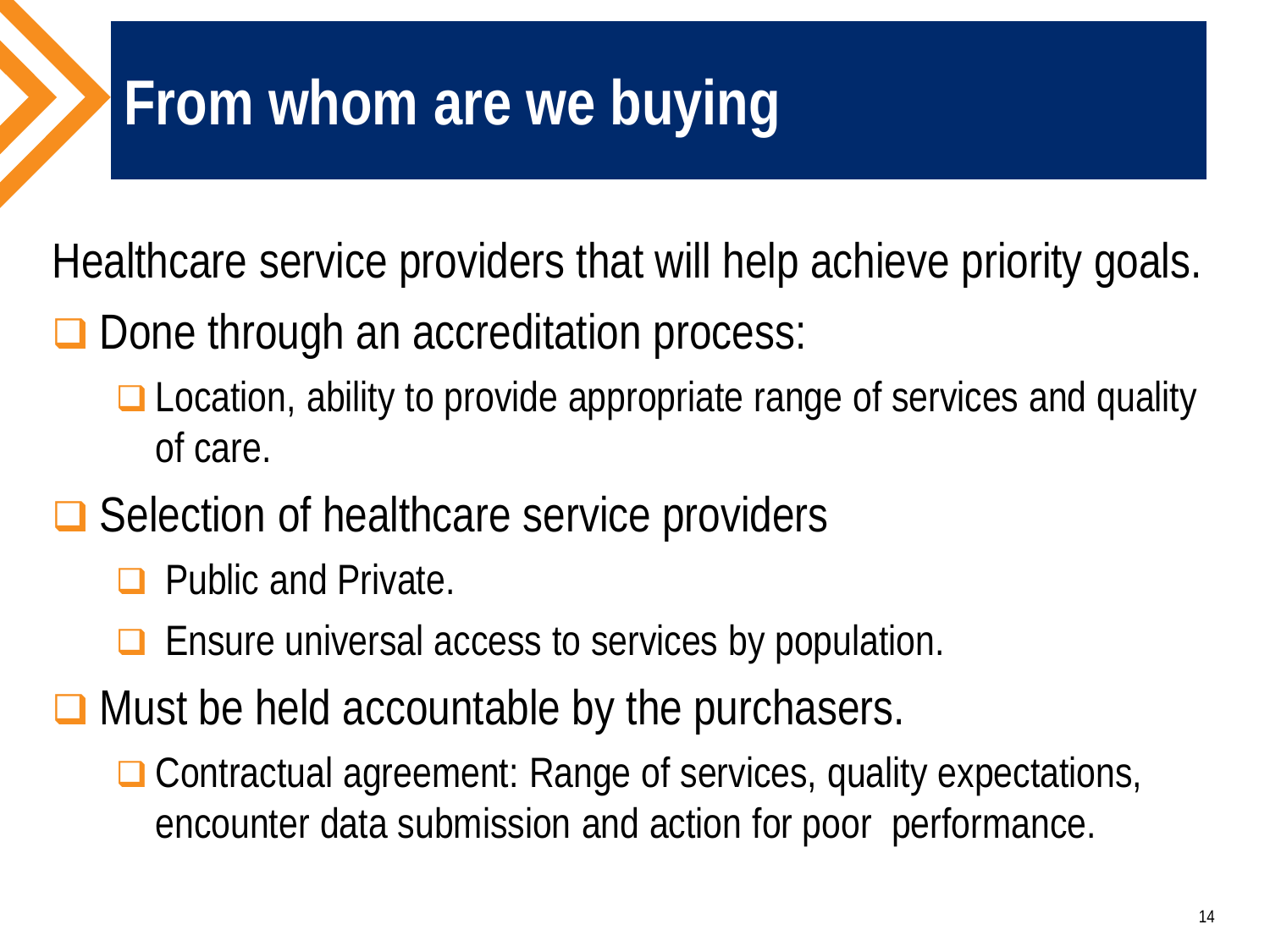## **How are we buying**

- $\Box$  A provider payment method is the mechanism used to transfer funds to providers and the *incentives* created as a result.
- $\Box$  The incentives generated through these mechanisms can have a powerful influence on the provider's efficiency and productivity.
- $\Box$  Provider payment system is the provider payment method combined with all supporting systems – information systems and accountability mechanisms.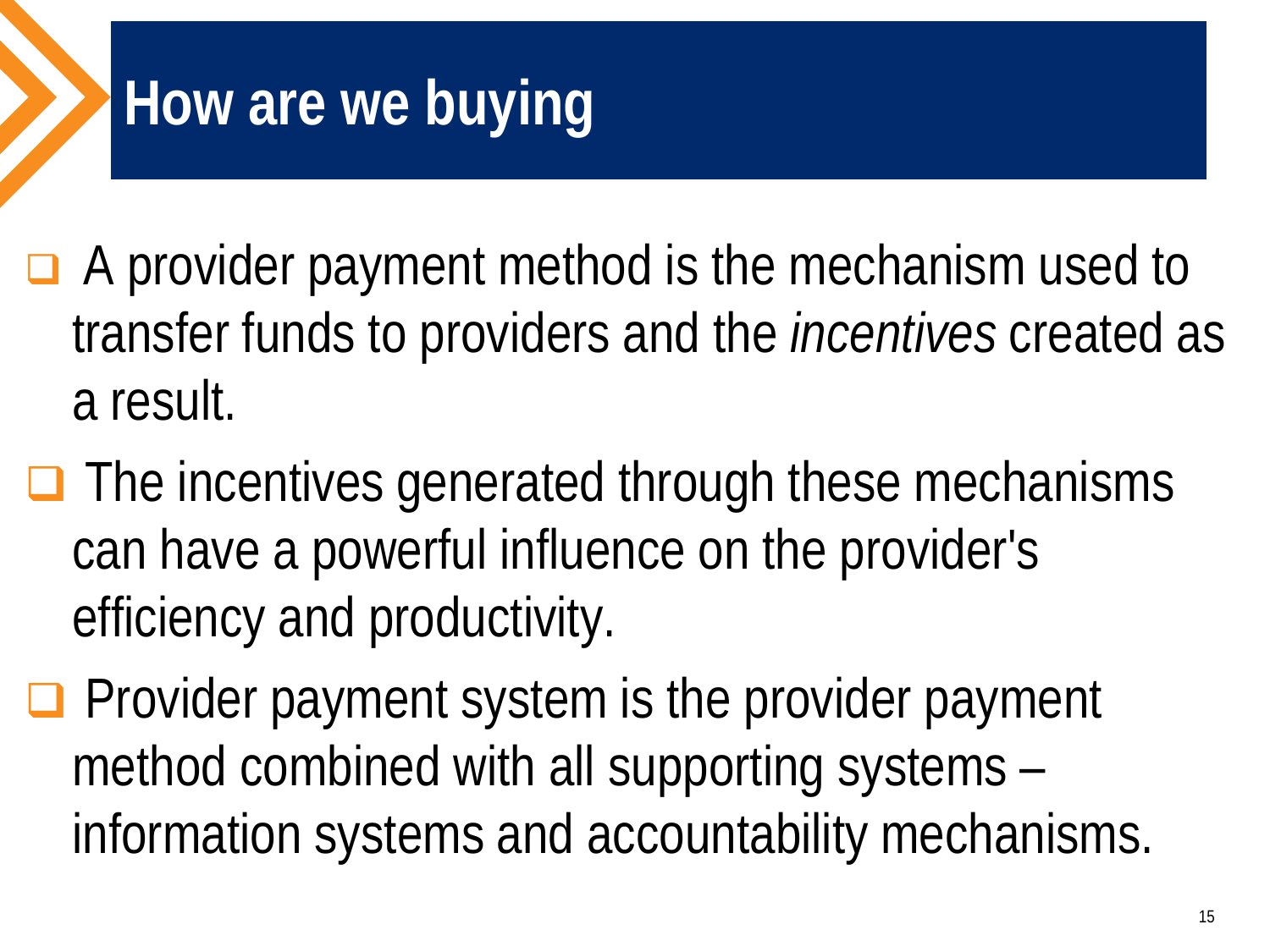### **Provider Payment Methods, Characteristics and Incentives**

|                                   | <b>Characteristics</b>                                                      |                                              |                                                                   |
|-----------------------------------|-----------------------------------------------------------------------------|----------------------------------------------|-------------------------------------------------------------------|
| <b>Payment Method</b>             | <b>Payment to</b><br>providers made<br>prospectively or<br>retrospectively? | Payment<br>based on<br>inputs or<br>outputs? | <b>Incentives for Providers</b>                                   |
| <b>Capitation (Per</b><br>capita) | Prospectively                                                               | Outputs                                      | Increase number of enrolees,<br>reduce inputs per service         |
| Fee for service                   | Retrospectively                                                             | Outputs                                      | Increase the number of services<br>and reduce inputs per service. |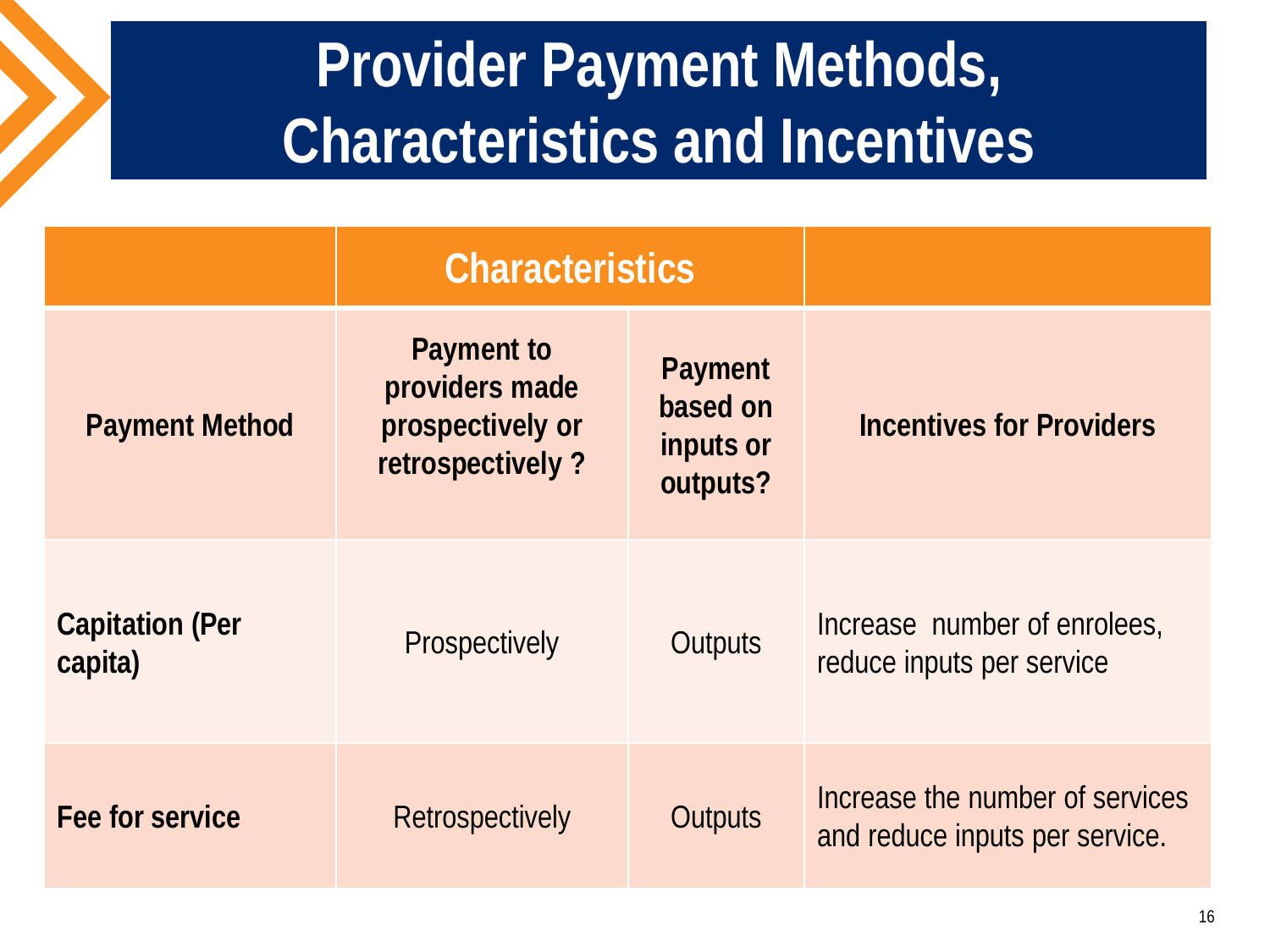# **Key points on PPM**

- $\Box$  There is no perfect provider payment method.
- $\Box$  They can all introduce both desired and perverse incentives.
- Whatever method is selected, close monitoring and evaluation will be necessary to identify and resolve issues and unintended consequences.
- Monitoring needs to be backed up by taking action on poor performance - De-accreditation/Instituting QI plans.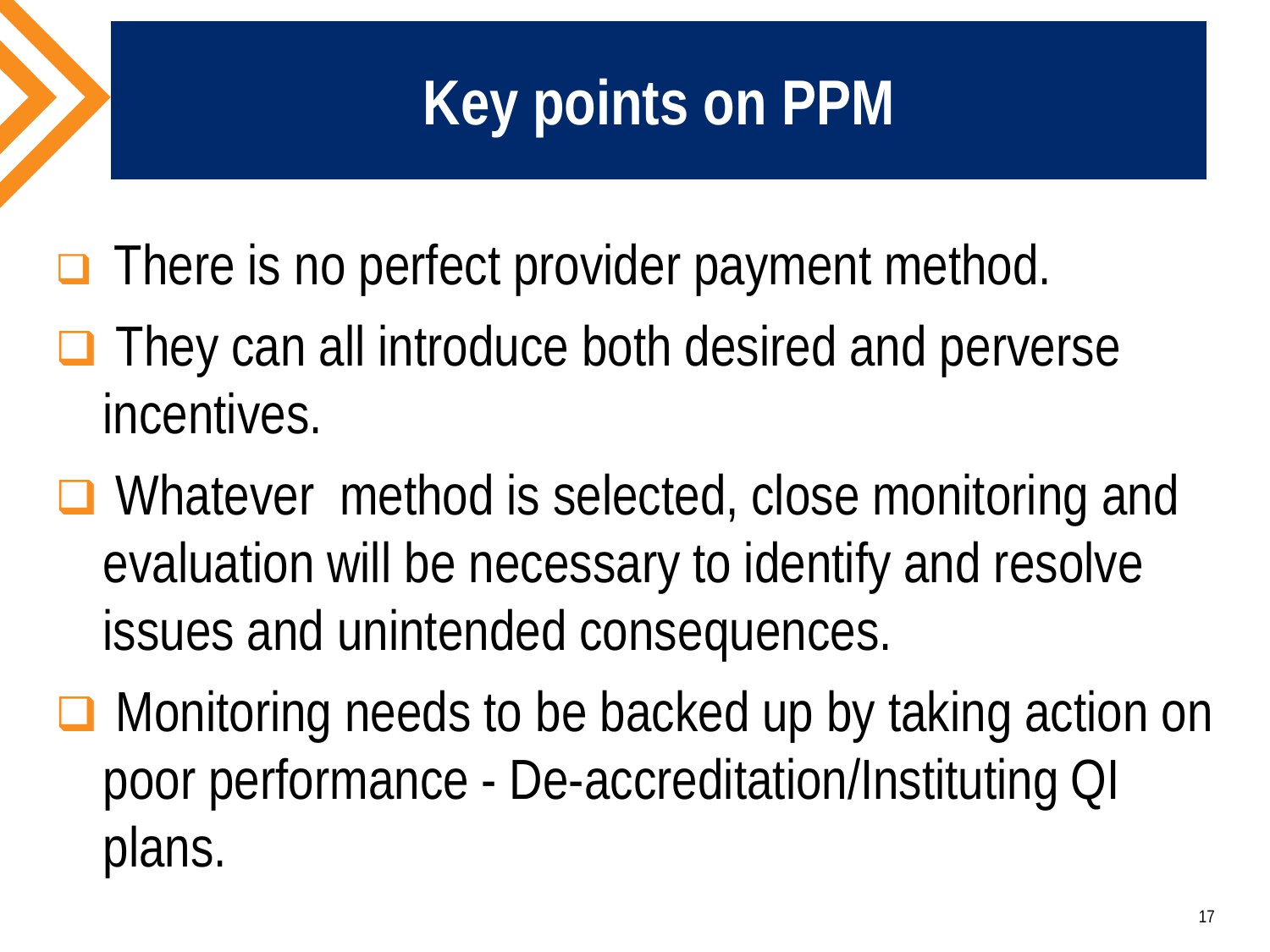## **ICT and Strategic Purchasing**

- $\Box$  The use of ICT from start to finish Membership enrolment, Premium payment, Provider payment, Claims management etc.
- $\Box$  ICT reduces the risk of fraud and improves efficiency and effectiveness.
- **□** Technology allows for up to date and timely information for decision making.
	- **□** Quality monitoring
	- $\Box$  Oversight monitoring and evaluation.
	- $\Box$  Transparency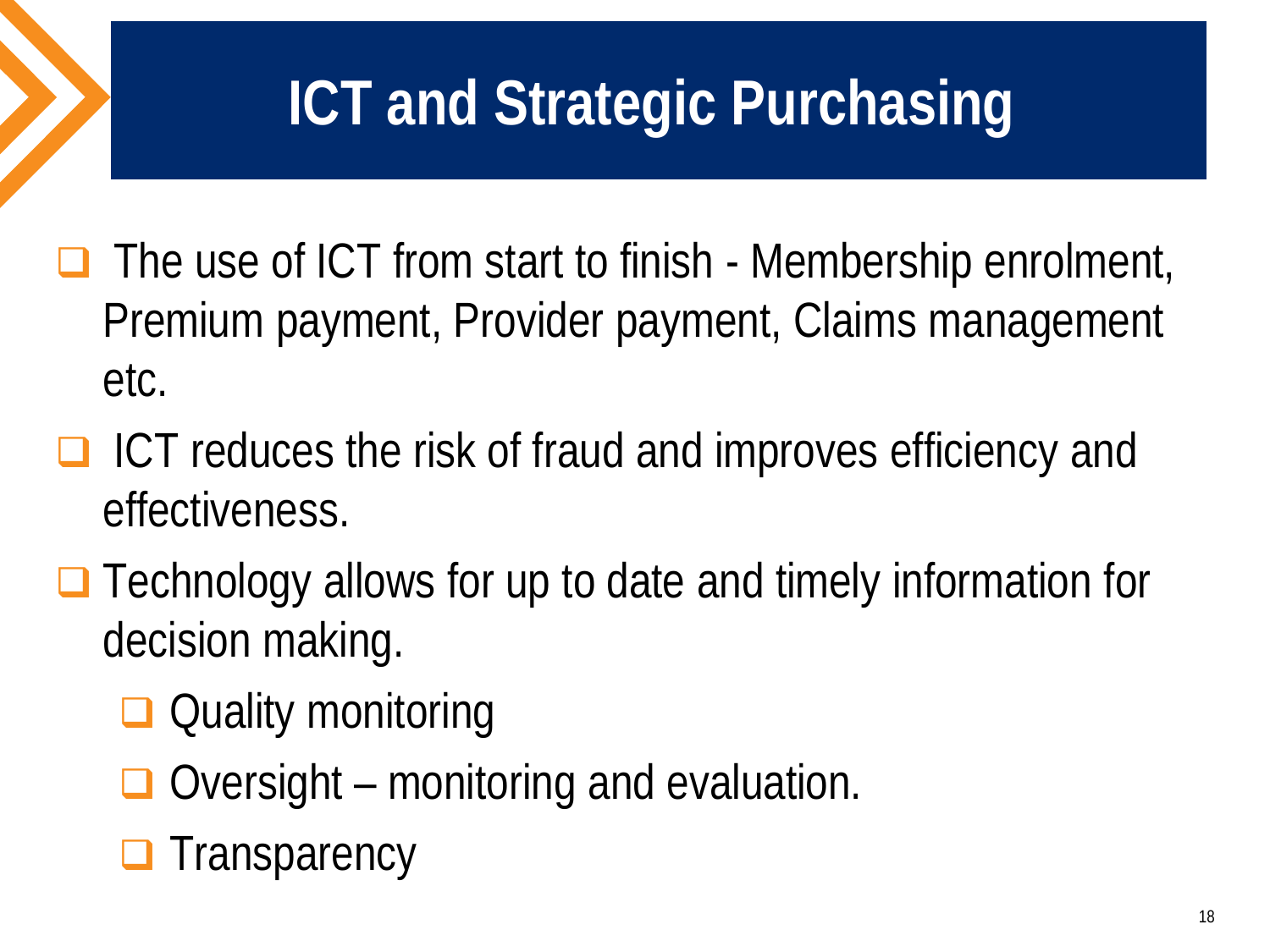#### **Governance and Purchasing**

#### **Effective Governance is crucial**

- **□ Policy/Guidance Clear and coherent policies, SOPs.**
- $\Box$  Intelligence gathering Performance monitoring indicators.
- **□** Clear accountability mechanisms at all levels with transparency.
- Intersectoral collaboration.
- **□ Citizen's voice Feedback.**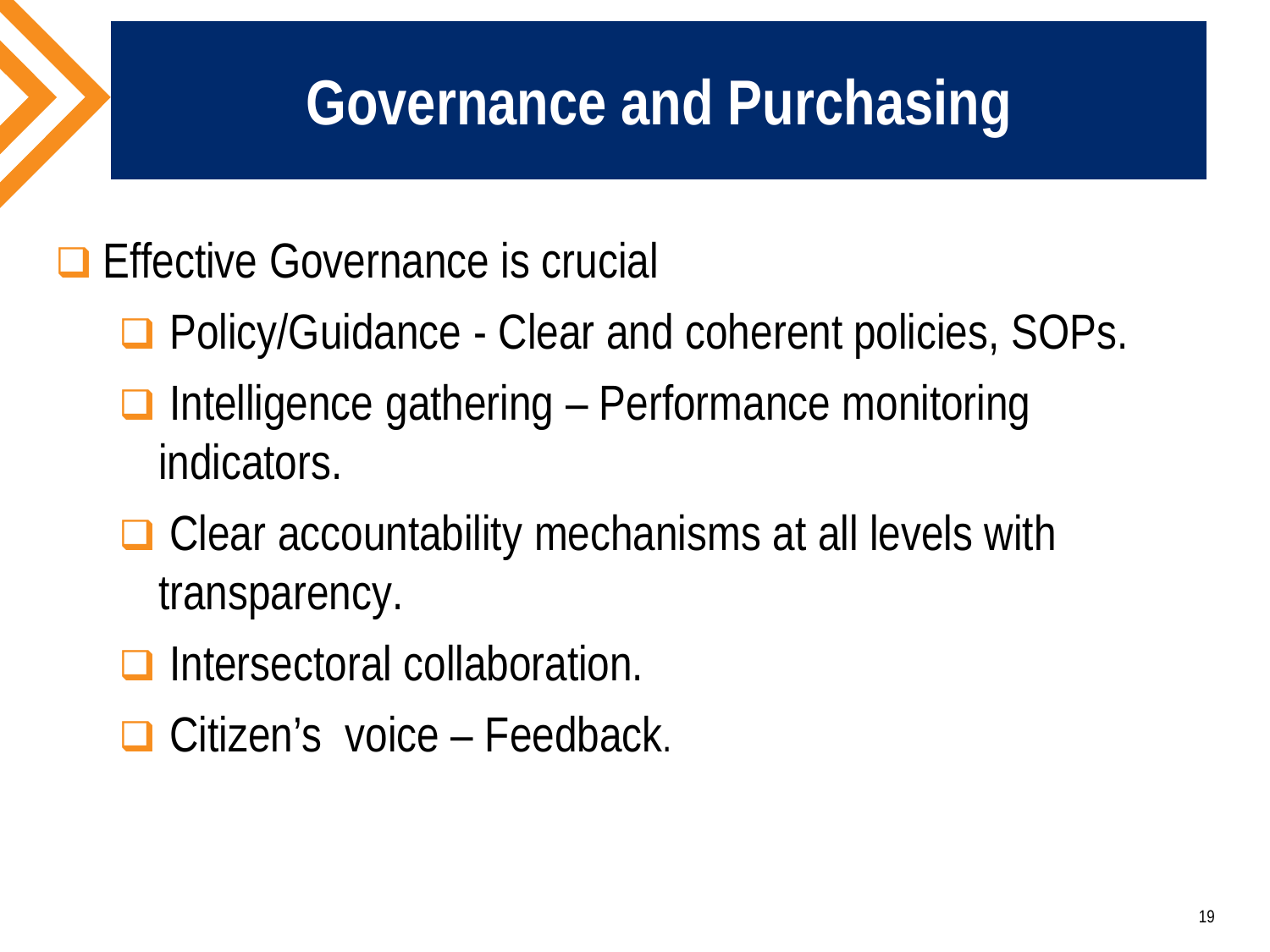

- $\Box$  Purchasing has important implications for how the entire health systems perform: Efficiency, access, quality of services and consumer satisfaction (Trust).
- $\Box$  Purchasing can provide additional financing for the health system through efficiency gains.
- $\Box$  The issue of purchasing has to take on increased importance in debates and discussions.